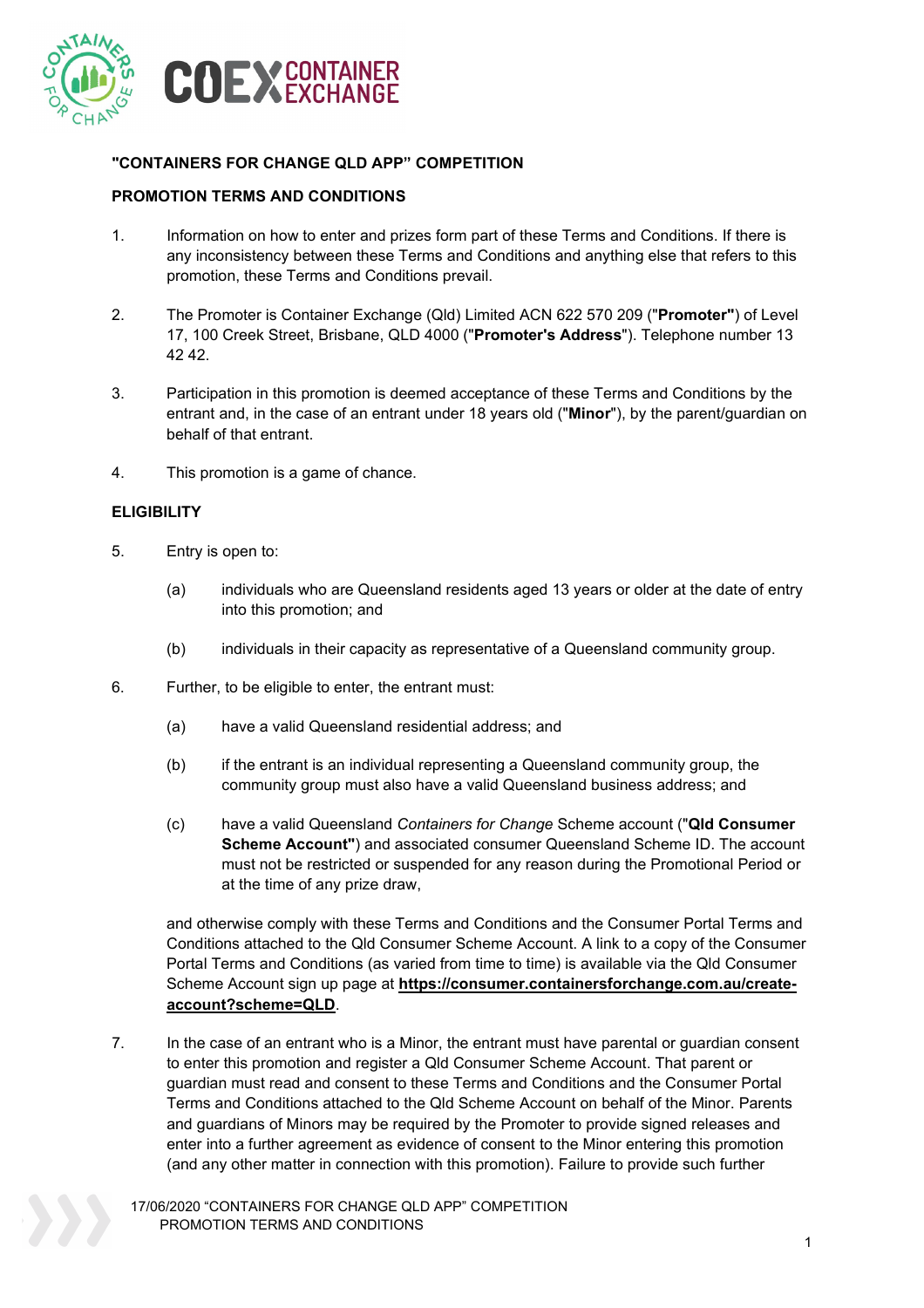



agreement will result in ineligibility of the Minor to participate in this promotion and any entry by the Minor will be deemed invalid.

- 8. The following are ineligible to enter this promotion:
	- (a) employees of the Promotor; and
	- (b) the immediate family of the above. "*Immediate family"* means any of the following: spouse, ex-spouse, de-facto spouse, child or step-child (whether natural or by adoption), parent, step-parent, grandparent, step-grandparent, uncle, aunt, niece, nephew, brother, sister, step-brother, step-sister or first cousin.

#### **PROMOTIONAL PERIOD**

9. The promotion commences at 9:00am AEST on Monday, 22 June 2020 and ends at 11.59pm AEST on Sunday, 5 July 2020 ("**Promotional Period**"). All times in this promotion are based on Queensland local time.

### **HOW TO ENTER**

- 10. To enter this promotion, the entrant must, during the Promotional Period:
	- (a) have a valid Qld Consumer Scheme Account and associated *Containers for Change*  Scheme ID. Entrants who do not have an existing consumer Scheme ID must sign-up for a Qld Consumer Scheme Account via the Containers for Change website at [https://consumer.containersforchange.com.au;](https://consumer.containersforchange.com.au/)
	- (b) download the *Containers for Change QLD App* ("**App**") available via the Google Play and Apple stores, and locate the entry form for this promotion in the App ("**Entry Form"**); and
	- (c) complete and submit all requested details on the Entry Form, including the nominated prize from the prescribed options, a valid email address and valid telephone number. Where an entrant represents a community group, the entrant must identify this in the prescribed field in the Entry Form.
- 11. Entry into this promotion is free (excluding internet connection, mobile, telephone and any other third party charges).
- 12. Entries must be received by the Promoter before the end of the Promotional Period. Time of entry is determined by the time the online entry is received by the Promoter's database, and not the time of submission by the entrant.
- 13. Incomplete, incorrect or indecipherable entries, as determined by the Promoter, will be deemed invalid.
- 14. One entry per entrant only. Multiple entries are not permitted and are deemed invalid. If the Promoter reasonably believes, in its absolute discretion, the entrant has more than one Qld Consumer Scheme Account via which additional entries are submitted, all entries will be deemed invalid.

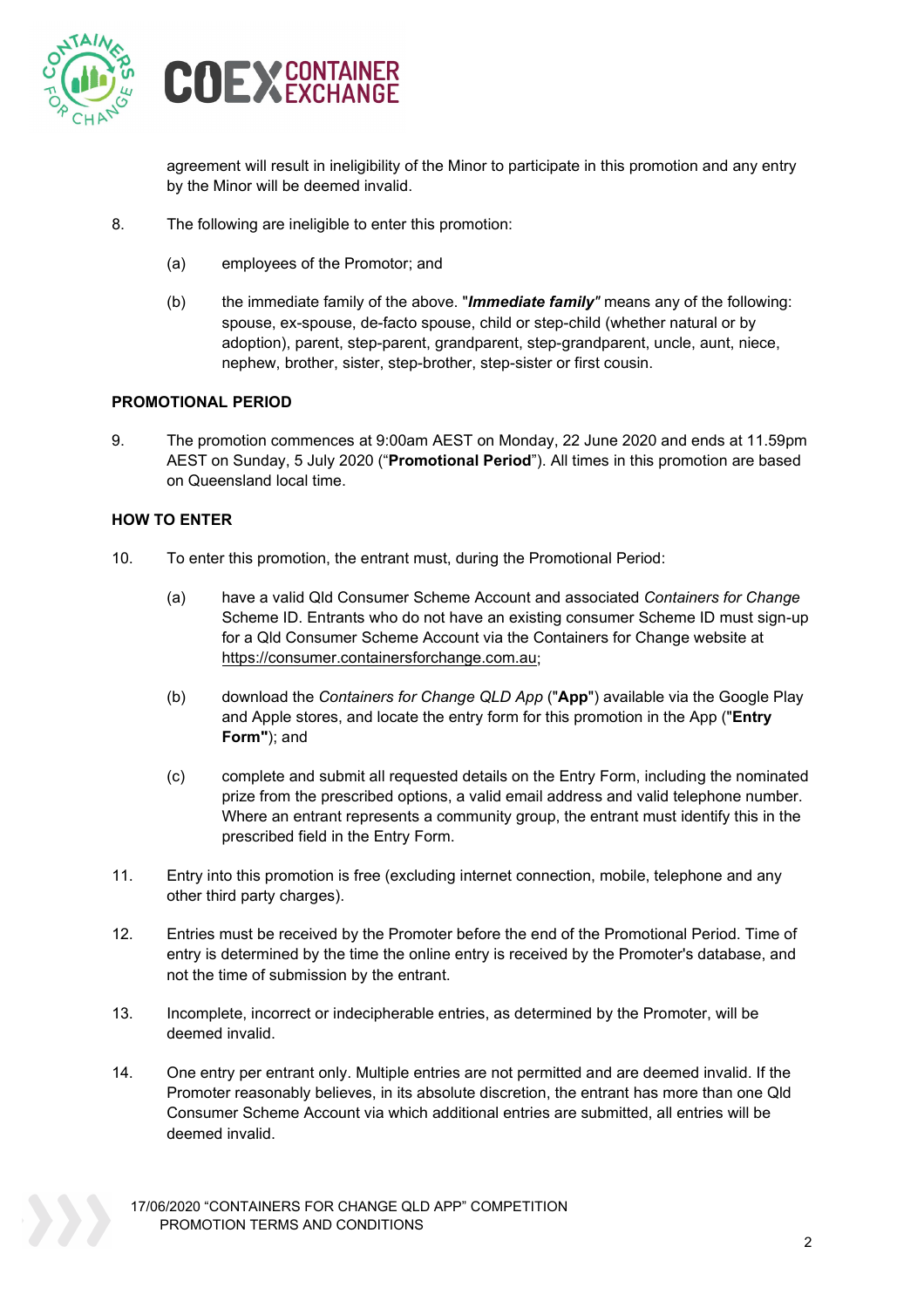



- 15. The Promoter reserves the right, at any time, to verify and require the entrant to verify the validity of the entry and entrant's details (including an entrant's identity, age and place of residence or in the case of a Minor, the legal guardian or parent's identity, age and place of residence). The Promoter reserves the right, in its sole discretion, to disqualify any entrant who the Promoter believes, for any reason, has breached any of these Terms and Conditions (including the Consumer Portal Terms and Conditions), tampered with the entry process or engaged in any unlawful or other improper misconduct calculated to jeopardise the fair and proper conduct of the promotion. Errors and omissions may be accepted at the Promoter's discretion. Failure by the Promoter to enforce any of its rights at any stage does not constitute a waiver of those rights. The Promoter's legal rights to recover damages or other compensation from such an offender are reserved.
- 16. If there is a dispute as to the identity of an entrant, validity of an entry or the entrant's eligibility to participate in this promotion, the Promoter has sole discretion to determine the identity of the entrant, the validity of the entry and the eligibility of the entrant.

#### **PRIZES**

- 17. Total prize pool retail value is between AUD\$2,595 and AUD\$2,745 including GST as at 29 May 2020 (depending on the final composition of the awarded prizes as nominated by the winning entrants). There are a total of five prizes to be won (together, the "**Prizes**"). A Prize will be either:
	- (a) an Apple watch with a retail value of up to AUD\$519 including GST; or
	- (b) a Samsung watch with a retail value of up to AUD\$549 including GST,

as selected by the entrant at the time of entry.

18. The Promoter is not responsible for any changes in the value of the Prizes.

#### *Order in which the prizes will be drawn*

19. The Prizes in this promotion will not be drawn in any order. A winner's Prize will be determined by that winning entrant's nomination in the Entry Form.

#### *Prize Draw and Notification*

- 20. The Prize draw for all Prizes will take place on 8 July 2020 and will be wholly conducted electronically due to restrictions in Queensland relating to COVID-19 (**"Prize Draw"**). Entrants are not required to be present at the draw.
- 21. The winner of each Prize will be drawn from all entries received during the Promotional Period at random using a random electronic drawing system. The winners of the Prizes will be the first five valid entries drawn at the Prize Draw ("**Winners**"). The Promoter may draw additional reserve entries at the Prize Draw and record them in order in case of an invalid entry or ineligible entrant (**"Reserve Winning Entries"**). A winner cannot win more than one Prize.
- 22. If, for any reason, a winning entry is deemed invalid, then the next entrant with a valid entry from the Reserve Winning Entries will be the winner.
	- 17/06/2020 "CONTAINERS FOR CHANGE QLD APP" COMPETITION PROMOTION TERMS AND CONDITIONS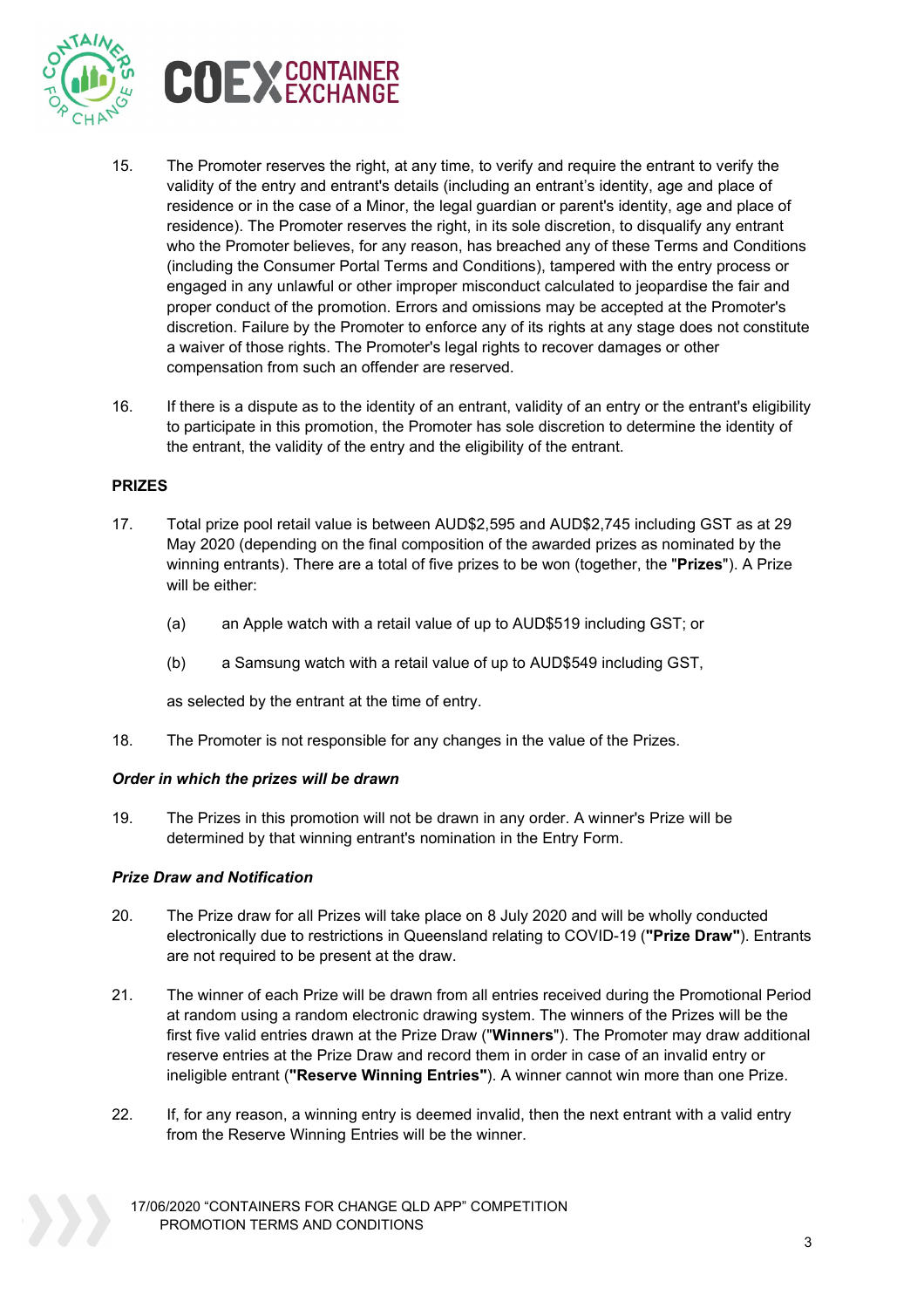



- 23. The Winners of the Prize Draw will be published on the Promoter's Facebook and Instagram pages on a provisional basis.
- <span id="page-3-0"></span>24. Winners will be notified within 2 business days of the Prize Draw they have won a Prize via the email or telephone number submitted in the Entry Form. Winners will be requested via email ("**Notification"**) to provide, and must provide:
	- (a) a valid Queensland postal address by a stipulated time to claim and receive their Prize; and
	- (b) if requested by the Promoter, current identification verifying the Winner's nominated postal address and any other matter in connection with this promotion (namely the Winner's, identity, age and residential address); and
	- (c) if requested by the Promotor, sign and provide any documentation required by the Promoter (in its absolute discretion), including any releases in favour of the Promotor or statutory declarations.

In respect of sub (b) and (c) above, where the Winner is a Minor, the legal parent or guardian of the Minor may be required to comply with these requirements on the Minor's behalf.

25. Notwithstanding any Notification of a win, Winners are all provisional winners, until such time as the Promoter is satisfied that the entrant has complied with these Terms and Conditions (including any conditions of accepting a Prize).

### *Claim Period, Delivery and Unclaimed Prizes*

- 26. Each Prize must be claimed within 14 days of the Notification, or a longer period agreed to by the Promoter at its sole discretion ("**Claim Deadline**"). The Promoter may vary the Claim Deadline in its sole discretion on notice to the relevant entrant. A Prize is claimed once the Promoter:
	- (a) receives an email reply from the Winner accepting the Prize and nominating a Queensland postal address in response to its Notification; and
	- (b) is satisfied that the Winner has complied with these Terms and Conditions (including any requirements of the Promoter as a precondition to accepting a Prize).
- 27. If, by the Claim Deadline, a Winner does not claim a Prize, and the Promoter is unable to locate the Winner using the email or telephone provided on the Entry Form or cannot deliver a Prize, then the Prize will be forfeited and deemed unclaimed.
- <span id="page-3-1"></span>28. A Prize is deemed to be delivered to a Winner at the time the Promoter or the Promoter's nominated prize supplier posts the Prize to the Winner's nominated postal address. The Prizes may be delivered on a date that is greater than 1 month after the Winner is decided.
- 29. In the event that a Prize is forfeited or is unclaimed after expiry of the Claim Deadline for any reason (**"Unclaimed Prize"**), the redraw of a winner (**"Unclaimed Prize Winner"**) will be determined as follows:

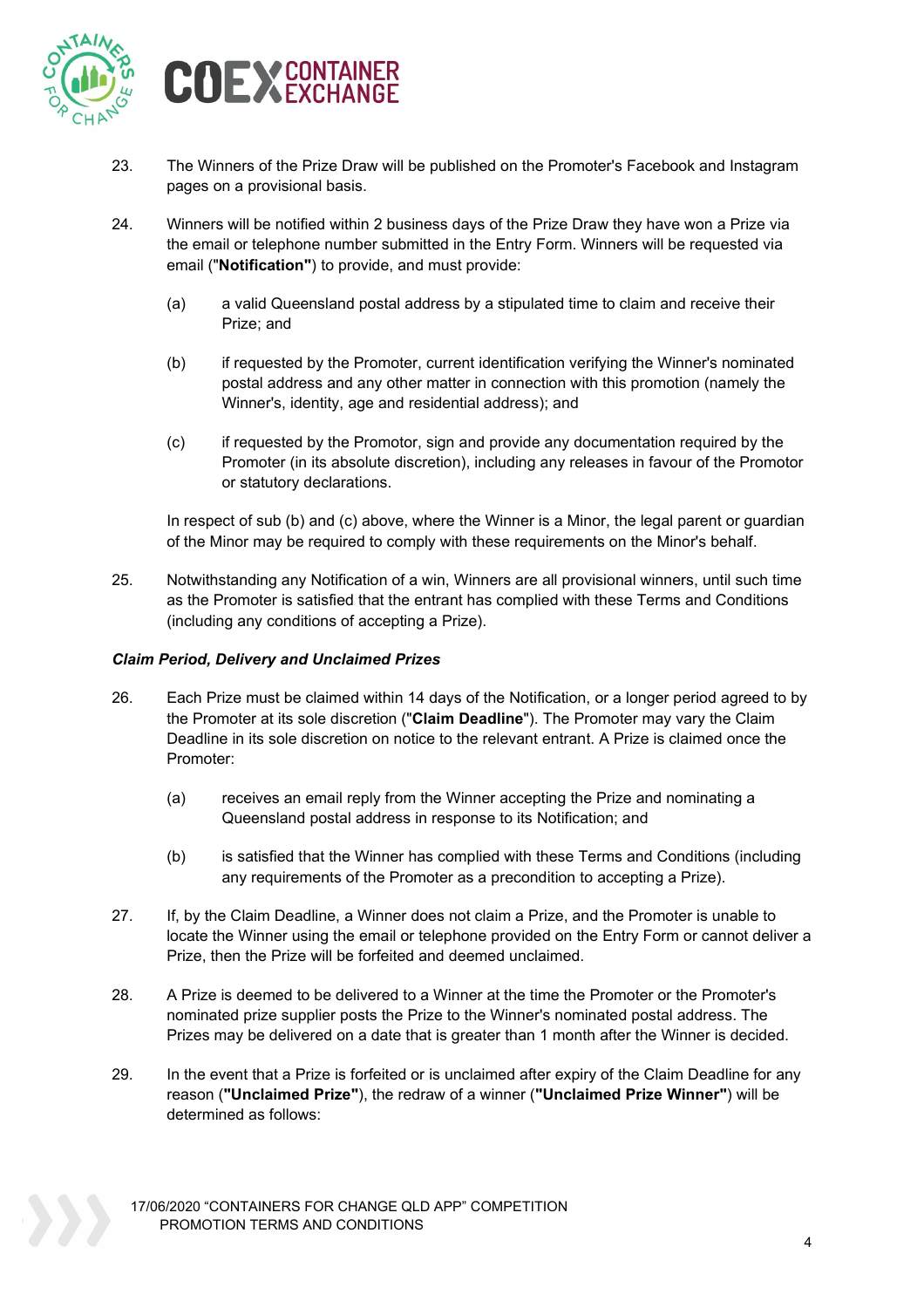



- (a) the next entrant with a valid entry from the Reserve Winning Entries will be the Winner of the Unclaimed Prize. If the Unclaimed Prize Winner does not claim or forfeits the Unclaimed Prize, the Promoter will continue to redraw a winner from the Reserve Winning Entries until the Prize is claimed or the Reserve Winning Entries are exhausted;
- (b) where the Reserve Winning Entries are exhausted:
	- (i) the Promoter will conduct a redraw for the winner of the Unclaimed Prize within 7 days of the date on which the Prize is deemed an Unclaimed Prize. The winner of the Unclaimed Prize will be drawn from the remaining entries from the Prize Draw at random using a random electronic drawing system and be the first valid entry drawn at the Unclaimed Prize Draw; and
	- (ii) if the Unclaimed Prize Winner does not claim or forfeits the Unclaimed Prize within the specified time, the Promoter will continue to draw for a winner from the remaining entries from the Prize Draw at random until the Unclaimed Prize is claimed. Such redraws will take place at a time and place as the Promoter decides in its absolute discretion.
- 30. Unclaimed Prize Winners will be notified in accordance with clause [24](#page-3-0) above. The conditions at clauses [24](#page-3-0) to [28](#page-3-1) above also applies to Unclaimed Prize Winners.

# **GENERAL**

- 31. For clarity, where the entrant represents a community group and wins a prize, the community group is the winner of the prize and the entrant claims the prize on behalf of the community group. Such entrants warrant that all dealings by it in connection with this Promotion is conducted as authorised representative of that community group.
- 32. The Promoter may cancel the promotion and not distribute a Prize (or any element of the Prize) where circumstances are beyond the Promoter's reasonable control and prevent the Promoter from providing the Prize (or element of the Prize) or access to the App during the Promotional Period.
- 33. If a Prize (or part of a Prize) is unavailable, the Promoter, in its absolute discretion, reserves the right to substitute the Prize (or that part of the Prize) with a prize similar to and of equal or greater value than the original prize.
- 34. Prizes (or any unused portion of a Prize) are not transferable or exchangeable and cannot be taken as cash.
- 35. As a condition of accepting a Prize, each winner (or their parent/guardian on the winner's behalf) may be required to sign any legal documentation as and in the form required by the Promoter and/or prize suppliers in their absolute discretion, including but not limited to a legal release and indemnity form.
- 36. If this promotion is interfered with in any way or is not capable of being conducted as reasonably anticipated due to any reason beyond the reasonable control of the Promoter, including but not limited to technical difficulties, unauthorised intervention or fraud, the Promoter reserves the right, in its sole discretion, to the fullest extent permitted by law:
	- 17/06/2020 "CONTAINERS FOR CHANGE QLD APP" COMPETITION PROMOTION TERMS AND CONDITIONS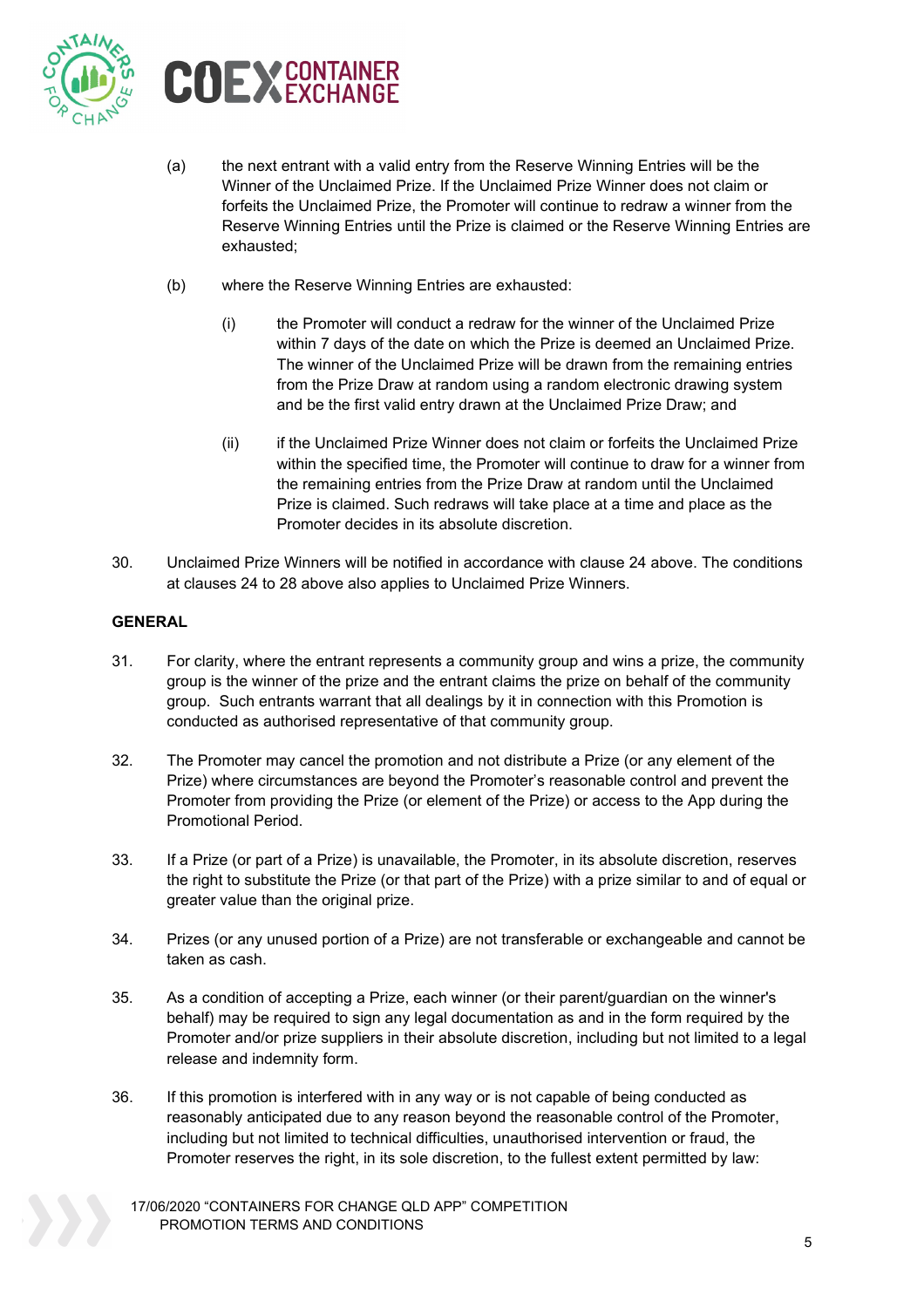

- (a) to disqualify any entrant; or
- (b) to modify, suspend, terminate or cancel the promotion, as appropriate.
- 37. If an entrant's contact details change during the Promotional Period, it is the entrant's responsibility to notify the Promoter. Any request to access or update an entrant's information on an entry should be directed to the Promoter at [enquiries@containerexchange.com.au.](mailto:enquiries@containerexchange.com.au)
- 38. The Promoter's decisions relating to this promotion are final, including the validity of entries, the eligibility of an entrant and redemption of Prizes. The Promoter will not enter into correspondence regarding the promotion results or any other decisions the Promoter makes in connection with this promotion.
- 39. The Promoter reserves the right to amend these Terms and Conditions at any time (without prior notice) without liability to any entrant or other person, subject to applicable laws. These Terms and Conditions and any varied Terms and Conditions will be available on the website [https://www.containerexchange.com.au/cfc-app-launch-competition-terms-and-conditions/.](https://aus01.safelinks.protection.outlook.com/?url=https%3A%2F%2Fwww.containerexchange.com.au%2Fcfc-app-launch-competition-terms-and-conditions%2F&data=02%7C01%7C%7Ca1e6a1b186a14cd5d39308d8125dc685%7C146bdb1333114772825408cc5909f701%7C0%7C0%7C637279541270686234&sdata=p8WD8qPt7qvQiZ01N1q9RAksmO1N2TH1xffWBkeC0Z8%3D&reserved=0)
- 40. This promotion is governed by the laws in Queensland.
- 41. Nothing in these Terms and Conditions limits, excludes or modifies or purports to limit, exclude or modify the statutory consumer guarantees as provided under the Competition and Consumer Act, as well as any other implied warranties under the ASIC Act or similar consumer protection laws in the States and Territories of Australia ("**Non-Excludable Guarantees**"). Except for any liability that cannot by law be excluded, including the Non-Excludable Guarantees, the Promoter (including its respective officers, employees and agents) excludes all liability (including negligence), for any personal injury; or any loss or damage (including loss of opportunity); whether direct, indirect, special or consequential, arising in any way out of the promotion.
- 42. Except for any liability that cannot by law be excluded, including the Non-Excludable Guarantees, the Promoter (including its respective officers, employees and agents) is not responsible for and excludes all liability (including negligence), for any personal injury; or any loss or damage (including loss of opportunity); whether direct, indirect, special or consequential, arising in any way out of: (a) any technical difficulties or equipment malfunction (whether or not under the Promoter's control); (b) any theft, unauthorised access or third party interference; (c) any entry, or prize claim that is late, lost, altered, damaged or misdirected (whether or not after their receipt by the Promoter) due to any reason beyond the reasonable control of the Promoter; (d) any tax liability incurred by a Winner or entrant; (e) taking and/or use of a prize; (f) any late, lost, damaged or misdirected Prize delivery due to any reason beyond the reasonable control of the Promoter, including any error or change in the Winner's nominated postal address and any dealings by the individual who does or purports to participate in this Promotion or claim the prize on behalf of a community group; and (h) the download and/or use of the App on the device used by the entrant, or the entrant's parent/guardian (including viruses and malware).

# **PUBLICITY MATERIALS**

43. Entrants consent to the Promoter using their name, likeness, image and/or voice in the event they are a winner (including photography, film and/or recording of the same) in any media for an unlimited period without remuneration for the purpose of promoting this promotion

17/06/2020 "CONTAINERS FOR CHANGE QLD APP" COMPETITION PROMOTION TERMS AND CONDITIONS